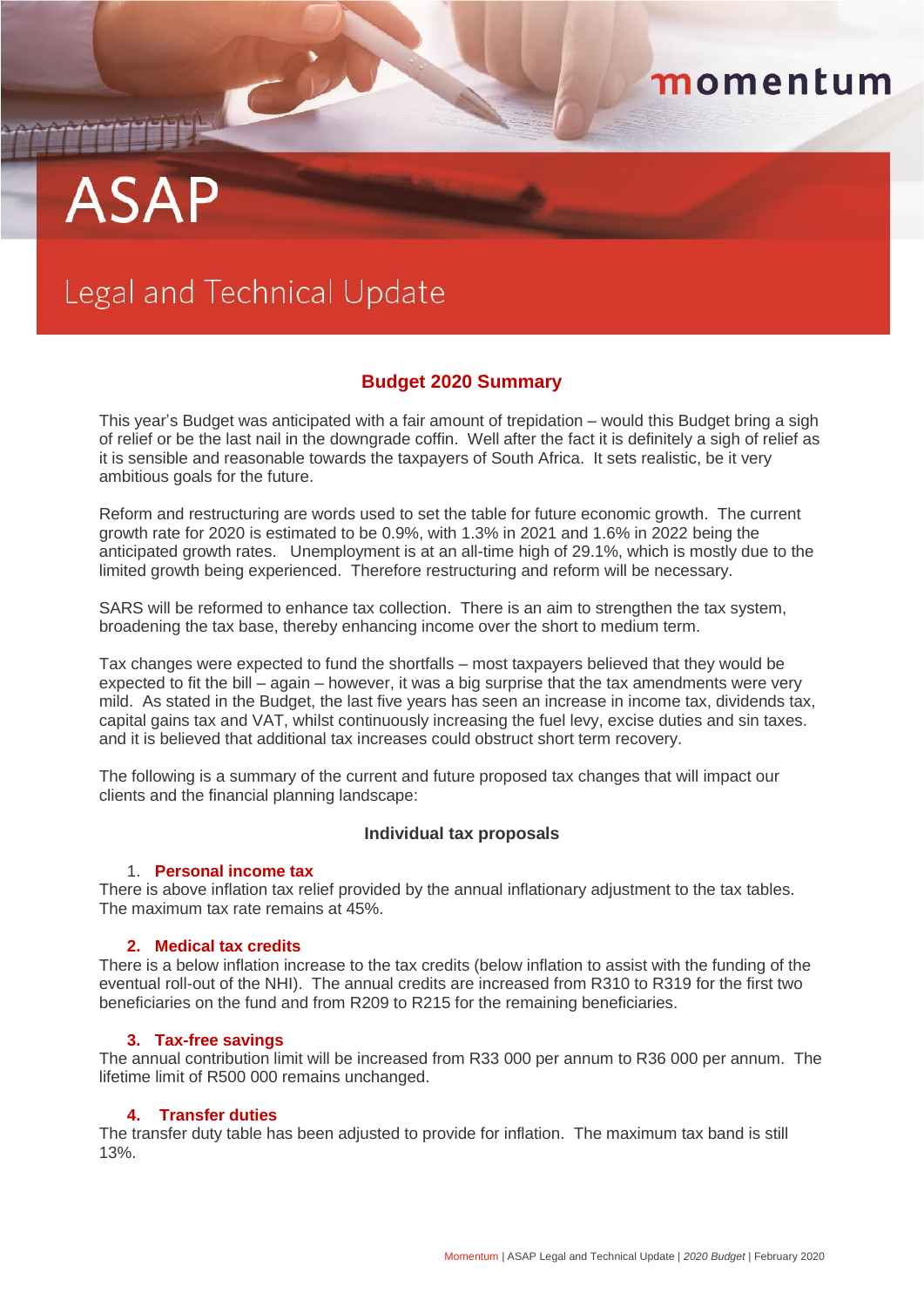#### **5. Sin taxes**

Cigarettes and alcohol will once again see an increase in taxes, with electronic cigarettes being on the radar. Policymakers plan to tax and regulate electronic cigarettes due to the health risks attached to the use thereof.

#### **6. Fuel levy**

The cost of fuel will increase by 25 cents of which 16 cents is the fuel levy and 9 cents is for the RAF. This will take effect on 1 April 2020.

#### **7. Foreign employment income exemption**

The amendment to the exemption introduced last year is effective on 1 March 2020. The initially proposed cap to the exemption of R1 000 000 will be increased to R1 250 000.

Treasury is aware of clients being advised to emigrate with the sole purpose of circumventing this tax consequence (financial emigration). Government wants to encourage South Africans working abroad to retain their connection with the country.

In an aim to achieve this, the concept of emigration will be phased out by 1 March 2021. It will be replaced by a verification process.

For residents working abroad, the intention is to remove exchange control treatment for individuals. The plan is to allow these individuals more flexibility provided their funds are legitimately sourced and that they are in good standing with SARS. Individuals transferring more than R10m offshore will be subjected to a more stringent verification processes. These transfers will also trigger a risk management assessment.

The phasing out of the concept of emigration will also impact the ability to access retirement funds due to emigration. It is proposed that the rules surrounding this exception to access retirement funds due to emigration be revised and amended to be in line with the overall amendments proposed here.

No further details are available at the moment and will be communicated as soon as it becomes available.

#### **8. Business travel reimbursement**

Where an employee travels and incurs costs for meals, etc, the employer can reimburse the employee for those expenses incurred provided it does not exceed the limitation published by the Commissioner.

#### **9. PAYE and personal income tax administration reform**

The PAYE system will be reviewed and reformed to make it more efficient and automated – making it easier to understand, access and maintain. It will provide for more accurate and timely withholding of income tax. The ultimate goal is to arrive at a stage where most employed individuals do not have to submit personal income tax returns.

#### **10. Preventing the circumvention of anti-avoidance rules for trusts**

In 2016 anti-avoidance measures were introduced to prevent the transfer of growth assets to trusts by using low or no interest loans – section 7C. In 2017 it was strengthened to prevent the transfer growth assets to companies owned by the trust by using low or no interest loans.

The views and/or opinions expressed in this article have been prepared as a primary source of information and are not a recommendation for the conclusion of a transaction. This article has been prepared for general information and not having regard to any particular person's financial planning, tax planning, investment needs and objectives. No representation is given, warranty made or responsibility taken as to the accuracy, timeliness or completeness of any information contained in this article and Momentum Metropolitan Life Limited will not be liable in contract or in delict or otherwise for any loss or damage arising as result of the reader relying on any such information (except in so far as any statutory liability cannot be excluded).

Please note: Any unauthorized copying or reprinting or publishing in any other publications, webpages or emails are strictly prohibited.